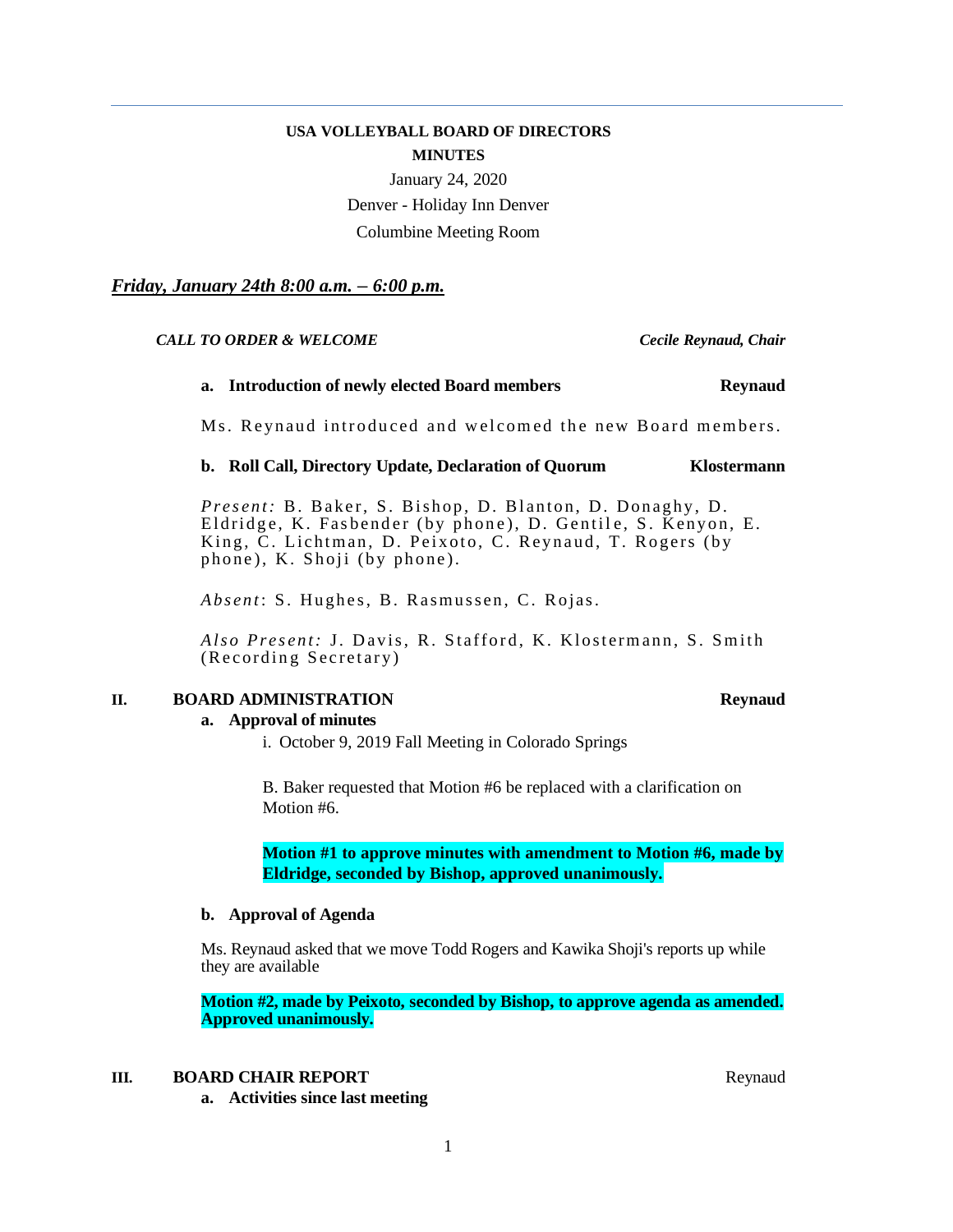After the October meeting, Ms. Reynaud has been working on developing a USAV Board Chair Guide. She has also been developing a travel budget and submitted that for approval. She is also keeping informed on what is going on within USAV. In November, she worked on extending the CEO's contract. She attended the AFB meeting in Denver, and did the CEO's review shortly after that. She also attended the International Volleyball Hall of Fame banquet. In December, she attended the AVCA convention in Pittsburgh and spoke to the Board. During that convention, she spoke at the PAVO meeting, she also moderated a WeCOACH panel on career transition, spoke at the NCAA Experience Event at the Arena on match nights, met with the AVCA Diversity Award winners and spoke with them for about 90 minutes on increasing diversity in the sport, attended the Paralympic Commission meeting, and participated in the USA Volleyball Club Coaches and Directors meeting. She also volunteered for three CAP Clinics in December.

# **b. Activities in 2020**

She has spent much of January preparing for this meeting and preparing for the May meetings

# **c. Strategic plan – 2021-2024**

The Strategic Plan meetings will begin at the May meeting and will continue from there.

# **d. Diversity & inclusion**

Ms. Reynaud reported that Bernie MacLean has distributed several important documents on diversity and inclusion, which are required by the USOPC. She also reminded Board members that they must be Safe Sport certified.

# **IV. CEO REPORT Jamie Davis**

Mr. Davis reported that the Women's Sitting team was voted the team of the month for November by the USOPC. They are the top-ranked team in the world and were undefeated in 2019, including 8 wins over Russia. The Men's Sitting Team has not yet qualified for the Games, and USAV will be hosting the last chance tournament in Edmond, Oklahoma. Final rosters for the Paralympic teams must be submitted by July 10th.

In Beach Volleyball, there are Olympic qualification tournaments going on. Our top women's team will qualify, and there is a very close competition for the second spot between a few teams. That will play out over the next few months. This can be followed on the FIVB website - look at the Provisional Olympic Rankings for Beach Volleyball. We can qualify up to two teams per gender. Mr. Davis is confident that two women's teams will qualify. One men's team will qualify, and a second men's team may qualify.

Mr. Davis then presented the Beach Volleyball New Event Concept 2021. He provided a highlevel overview of the concept being proposed by FIVB, and it would involve USAV partnering with the FIVB and potentially a promoter to stage a U.S. based event in each season. Mr. Blanton expressed his support for this concept, noting this is something athletes have wanted for years.

# **Motion #3, made by Gentile, seconded by Blanton, to express support for the FIVB's beach initiative, approved unanimously.**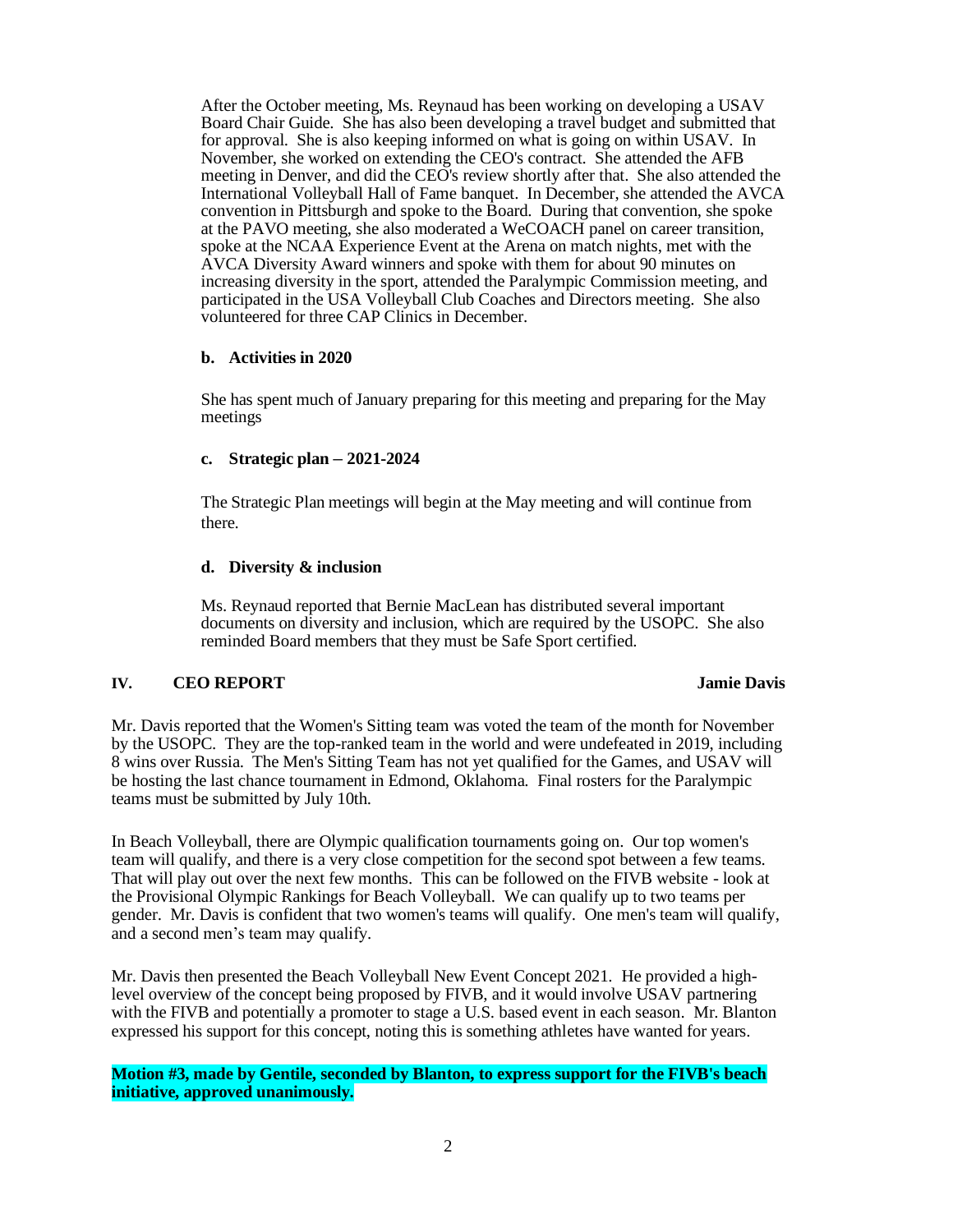For Indoor, at the World Cup in Japan, the women won silver and the men bronze. The women finished the year ranked second in the world behind China, and the men finished second in the world, ranked behind Brazil. He announced the countries that have qualified for the Tokyo Olympic Games. The USA must announce and submit its roster to the USOPC by July 2nd.

For High Performance, in 2020, we have 36 girls' tryouts and 18 boys' tryouts. We also had two successful training camps. There will be a USA Volleyball coaching summit in Anaheim on March 16-20.

USAV will be hosting two youth NORCECA events in the US in 2020 in September at the Olympic Training Center. In 2020, we have 16 beach tryouts planned. The Beach HPCs will be held in Manhattan Beach in July.

Events - there will be 35 BNQs in 2020, which represents nice growth over past years. The Beach Junior National Championships will be held July 18-21 in Huntington Beach. The Open National Championships will be in Minneapolis, and we're expecting to grow to 500 teams. The Girls Junior Nationals will be held in Dallas in 2020 June 25 - July 4. We're expecting 1,320 teams. He noted that the new electronic ticketing system led to revenue growth in 2019. Ms. Stafford explained that those banned from USAV and USAV events are posted on our web site, but with the new system, we are working to integrate this with the electronic ticketing system. Starting in 2021, we will be splitting the Girls Junior Nationals to allow us to have more teams participating, which will also allow more cities to bid on this event. For the Boys Junior Nationals, there were over 600 teams in 2019. The event will be held in Reno in 2020, and we're expecting 640 teams. He then gave some information on participation in other events held around the country.

International Events - VNL: The women will be playing in Wichita, Kansas. We have already sold 2,000 all session tickets. The Men will be playing May 22-24 in Pittsburgh, and we've already sold 475 all-session tickets. The men's tickets went on sale about a month later than the women. FIVB is talking about putting in new regulations on who can play in VNL events, in an effort to get participating countries to send their best athletes, particularly for the finals. There are about 20 days between the VNL finals and the opening ceremony of the Olympics.

Membership - Full memberships are close to 320,000 as of December 31, 2019, which is 5 percent growth over the same time in 2018. Ms. Donaghy noted that some regions are gaining members, while others are losing members. The member management system (Sports Engine) is expected to have a first workable system on the first weekend in March. This will be quickly shared with the regions. It should be fully implemented by July 1st. The Privacy Policy has been addressed, and R. Stafford sent out the new policy to the Board. USAV has also been sending regular updates to the regions on the membership management system. Mr. Davis noted that there have been a lot of challenges with Web Point this year. Ms. Donaghy noted that Web Point stepped up to serve USAV after the Sports Engine launch was delayed.

Sport Development - the project with First Point and SIAC is moving along well. Four of the six colleges have hired coaches and the other two are close.

Safe Sport - From the start of the 2020 season, there were 35 cases involving USAV members filed with the Center, compared to 33 the prior year. There were fewer cases reported from the regions. 8 cases filed in the 2018 season are still open. Mr. Davis also mentioned that he's excited to have Cody Thill on board in the SafeSport department.

Marketing and Communications - Fan activation, we have a new interactive photo machine that we have used once and it has been well received. The Big 10 Network advertising campaign was very successful, including the highest rated volleyball show in network history. Volleyball is rated as the third most popular sport on the network after football and men's basketball. USAV is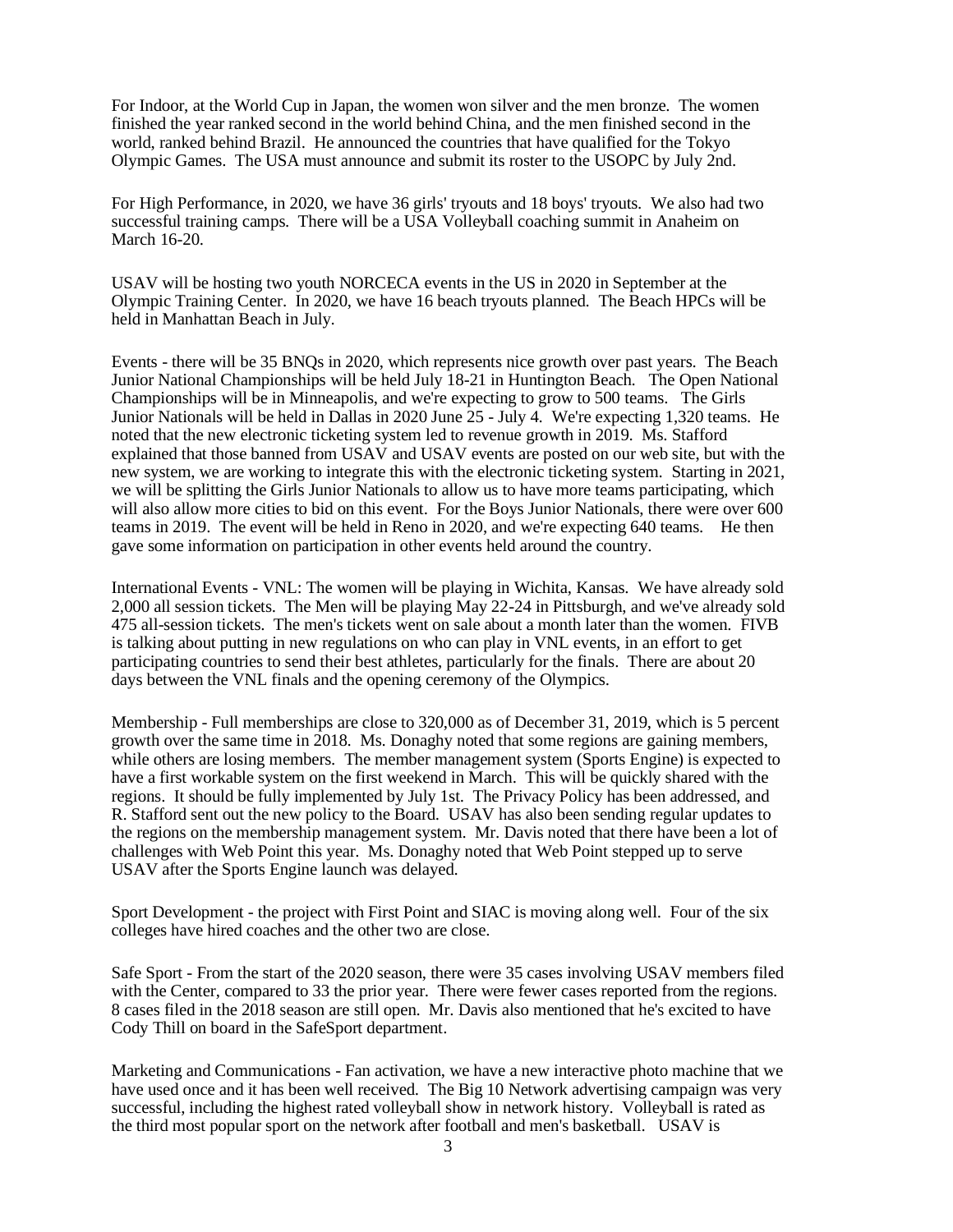continuing to launch the 2020 Tokyo strategic marketing plan. We are trying to use USA Volleyball as a primary association, and not just Team USA. We also kicked off a marketing partnership with IPC360, which is also working with two other NGBs.

Mr. Davis also shared the SafeSport audit, and USAV had 100% compliance. This is quite rare, and he thanked Rachael Stafford, Bernie MacLean and others for their great work. There will be an audit of one event in 2020. Ms. Stafford noted that there is a Safe Sport team that will work with USAV to prepare for the audit. Mr. Gentile asked if there might be audits of club events; Ms. Stafford explained that this issue is being fleshed out now, so there is no answer yet. USAV is anticipating changes to the MAAPP and Safe Sport Code this year.

HR - rolled out a leadership development program for staff designed to focus on improving certain leadership skills. There has also been a focus on improving communications between departments. USAV has also implemented a remote working policy which allows staff members to work remotely one day per week. Any proposed day off must be approved by the supervisor, and should not be on days of departmental meetings.

Health and Safety - USAV provided an in-house training session on mental health. We are also in the process of doing background checks for all staff. This is required for any staff to use the OPTC. Mr. Davis and staff are also working on succession planning.

Core Values - the core values are now posted in the lobby. Everyone was evaluated on how they fit in with and adhere to the core values. Posters of the core values were also designed for the regions. USAV is also producing tumblers for staff with the core values imprinted on them.

Professional League - Mr. Davis reported that this is progressing pretty well. A group is trying to develop three professional women's sports leagues in the US, and volleyball is one of those sports.

Mr. Davis then discussed the adidas sponsorship.

Mr. Bishop asked about USAV's beach acclimatizing efforts Mr. Davis and Mr. Vint discussed the efforts of USAV and the investments made so far.

Mr. Davis then discussed the developments on the unified training center.

Mr. Peixoto asked about updating the website. Mr. Davis responded that an RFP has been issued, and we've received eight proposals for far. The plan is to have digital independence by January 1, 2021.

Mr. Davis then introduced Mr. Peter Vint, who is the new Chief of Sport. He sits over three areas - National Teams, High Performance and Coaching Education. Part of his duties include developing effective high performance plans leading to sustained competitive excellence, and providing oversight and direction to the High Performance and Coaching Education programs with the goal of maintaining a healthy and robust athlete and coaches pipeline. He has been on the job for almost three months. In his first three months, his goal has been to observe and listen, and to create short-term impact, given that much of the year's programs are already well in place. One short-term impact is to focus on how to deliver athletes to Tokyo ready to play their best. He has been working on establishing a culture of learning and communication.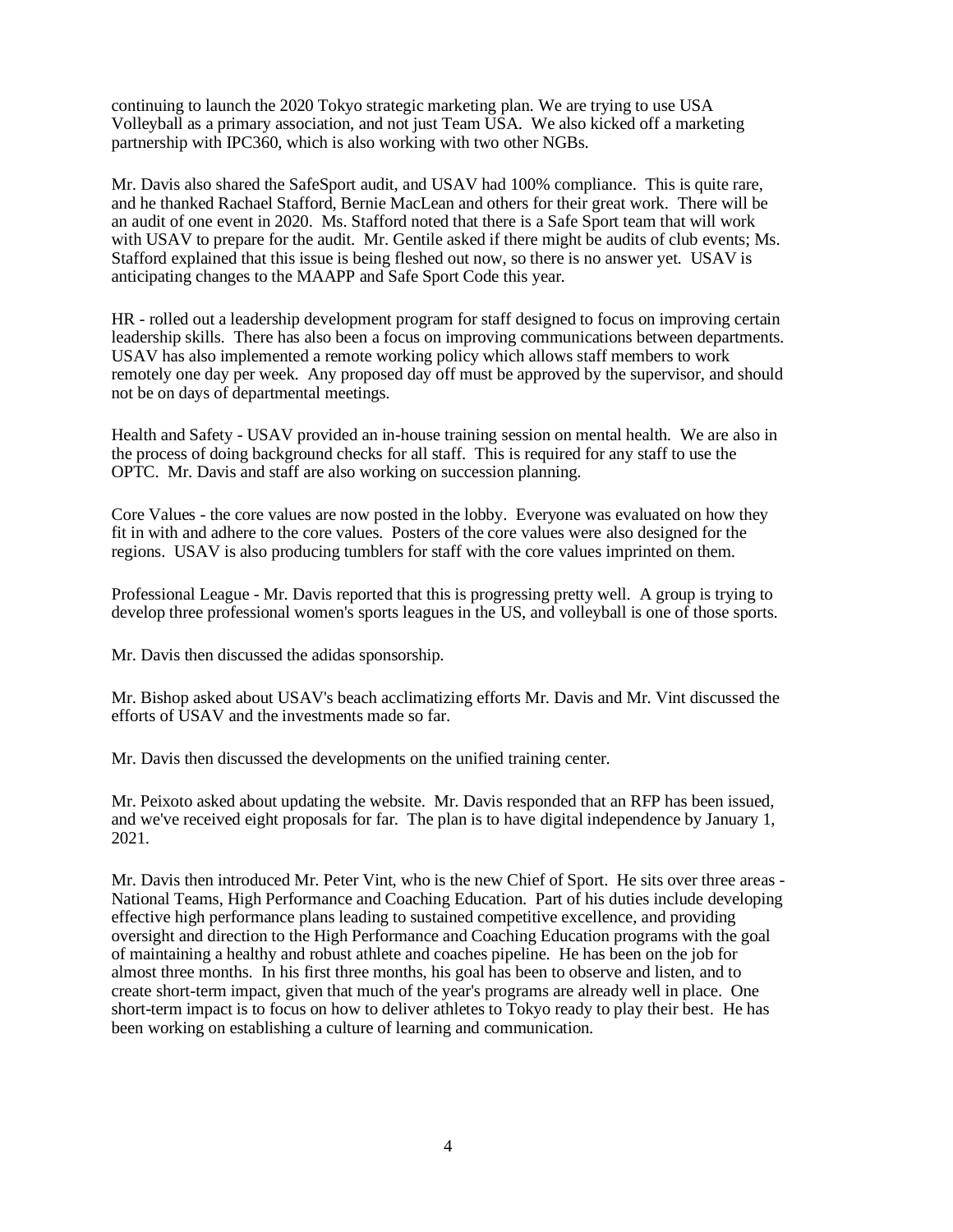# **V. AUDIT, FINANCE & BUDGET COMMITTEE REPORT George Thompson,**

# **Treasurer**

# **a. AFB Committee meeting review**

Mr. Thompson reviewed the net income and revenue history over the last 10 years. In 2019, USAV performed \$3.5 million ahead of budget. This was due to four reasons, primarily: 1) events, 2) national teams, 3) sponsorships, and 4) international events. The budget for 2020 includes projected net income of \$110,000. Many of the drivers for the net income in 2019 may not be present in 2020 due to it being an Olympic Games year. Also, USAV has budgeted conservatively. Further, historically, USAV has had a deficit budget in Olympic years. He then reported that all steps for the investment transfer have been completed.

# **b. Investment Policy**

**Motion #4 to approve investment policy, which came from committee, approved unanimously**.

# **VI. FOUNDATION REPORT** Andy Reitinger, Chair

Mr. Reitinger reported that the Foundation's contributions to USAV's budget were \$171,000 in 2019. The corpus at the beginning of 2019 was \$3.2 million. The investment had an investment return of 16.8% in 2019. The Foundation is also in the process of setting up an alumni committee, which will focus on reaching out to those who have played with USAV teams in the past. Mr. Thompson noted that there are also discussions about an alumni event in the next few months. Mr. Reitinger noted that athletes who are newly retired from USAV could greatly benefit from meeting other alumni to help them in the transition.

Mr. Davis discussed his concepts for fundraising. He spoke with US Ski and Snowboard about their model, which has been very successful. Ski and Snowboard has a staff member who is a support person for their Foundation. To be a trustee on their Foundation, there is a minimum contribution from Board members, and each must host two fundraising events annually. Finally, they hold a black tie gala in New York every year. For this to be successful, USAV must find big donors to be part of the Foundation. Mr. Reitinger noted that it is hard to get people engaged with the Foundation. He then asked the Board to think about their contacts to determine who might fit this profile.

Mr. Reitinger then noted that the Foundation will recommend prospective Foundation Board members to USAV for approval. He encouraged the Board to think about individuals who would be good Foundation Board members and give the names to Mr. Reitinger.

# **VII. ATHLETE REPORTS**

# **a. Beach Athlete report Todd Rogers/Sara Hughes**

Mr. Rogers reported that it is currently a slow time but athletes are starting to ratchet it up. He spoke with the Men about staying in the Olympic Village as opposed to a hotel, and they are OK with it. On the Women's side, per Sara Hughes, the fact that Tyler Hildebrand is leaving, has led to questions - will there be a new hire? How will that work? There are a lot of unknowns and some concern about where those will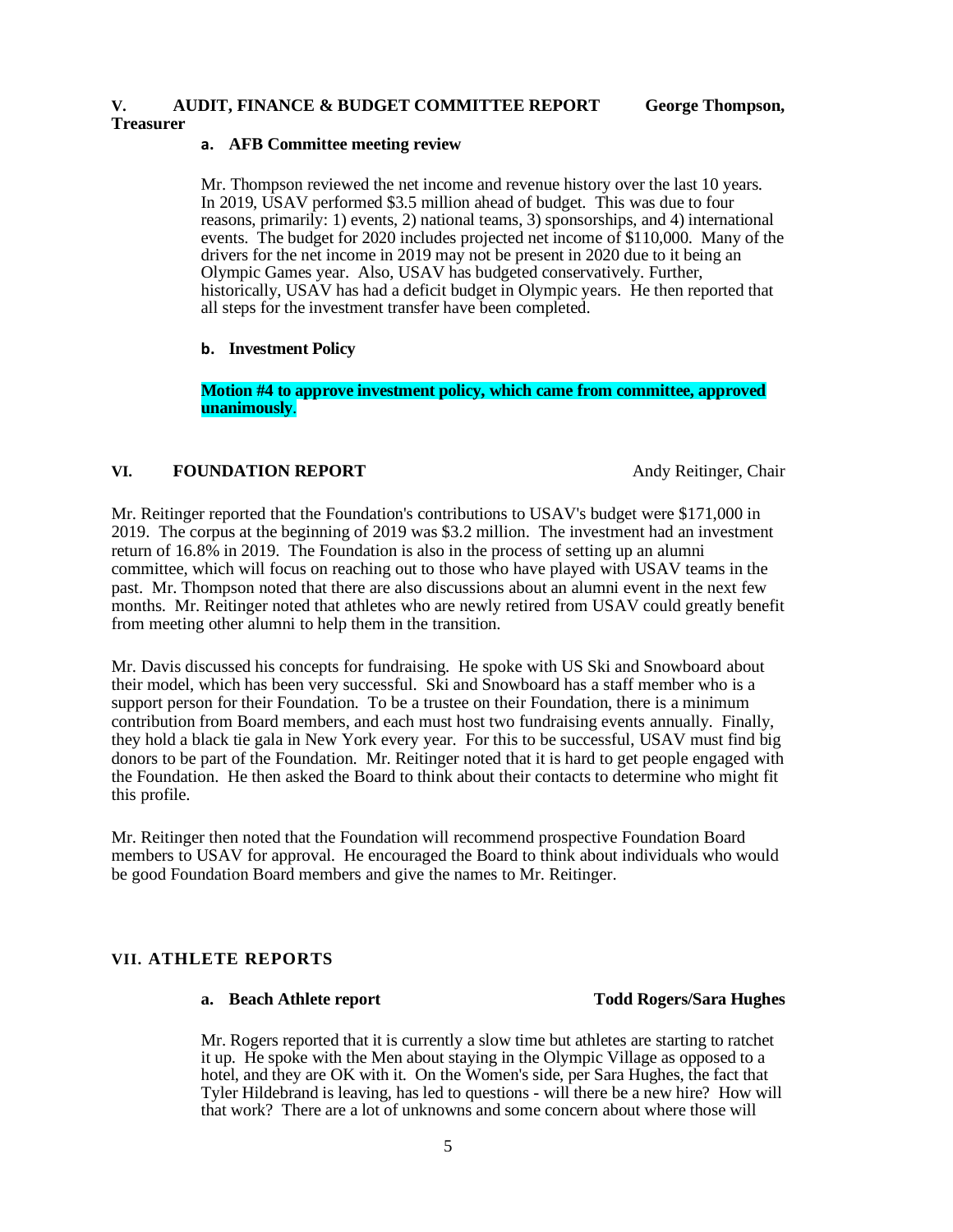fall. He thanked Mr. Davis about new developments on the beach side, and Mr. Rogers expressed his support for those developments - they will be beneficial for the players and USAV.

Ms. Reynaud noted that Tyler Hildebrand is leaving to go to Nebraska, but that is after the Games. She also noted that Mr. Vint is here and will be addressing this issue going forward. Mr. Davis reported that there was much discussion about the safety of the athletes at the Games, and the decision was made to strongly recommend that all athletes stay in the Athletes' Village. USAV decided not to mandate that athletes stay in the Village, but that could change depending on developments as we get closer to the Games. This policy will be evaluated on a Games-by-Games basis. Mr. Davis noted that we have been beefing up our beach support over the last few years without taking away from what was being paid to personal coaches.

# **b. Indoor Athlete report Cassidy Lichtman/Kawika Shoji**

Mr. Shoji reported that some of the guys are rehabbing in Anaheim and are making great progress. A lot of players are playing overseas, including Poland, Italy and Russia. There is a lot of discussion about what the home base will be. Also, since we're coming to the end of the Quad, there is talk about transitions. Mr. Shoji and Ms. Lichtman are available to help in any way they can.

Ms. Lichtman reported that a number of athletes are playing overseas and are doing well in their leagues. Others recently competed in the NCAA Championships. There will be a Winter Training Block in Anaheim for collegiate players. Mr. Davis noted that Karch started this and it was very successful. Ms. Lichtman also reported that Foluke Akinradewo recently had a baby. She noted that the Elite Athlete Health Insurance covered her, but this also raises the need for child care for national team members. Mr. Klostermann noted that we support athletes through their pregnancy, and a policy to reimburse certain athletes who may not qualify for EAHI. We haven't faced often the situation of an athlete traveling with an infant, and because the situations vary widely, it is hard to come up with a specific policy, but we have been good about supporting our athletes. Ms. Lichtman asked about the timeline for resigning coaches. Mr. Davis reported that will be done this year, and we are in the process of doing athlete surveys to take into account during the decision-making process. These decisions are typically done during the spring and early summer.

# **c.** Sitting Athlete report **Brent Rasmussen**

Ms. Reynaud noted that a report was submitted with meeting materials. Mr. Davis reported that the USOPC announced yesterday that it would fund the USOPC AAC with \$500,000 per year.

# **VIII. BYLAWS & GOVERNANCE**

a. **Board Policy Updates Klostermann/Stafford**

i. **Results of electronic voting between meetings Klostermann**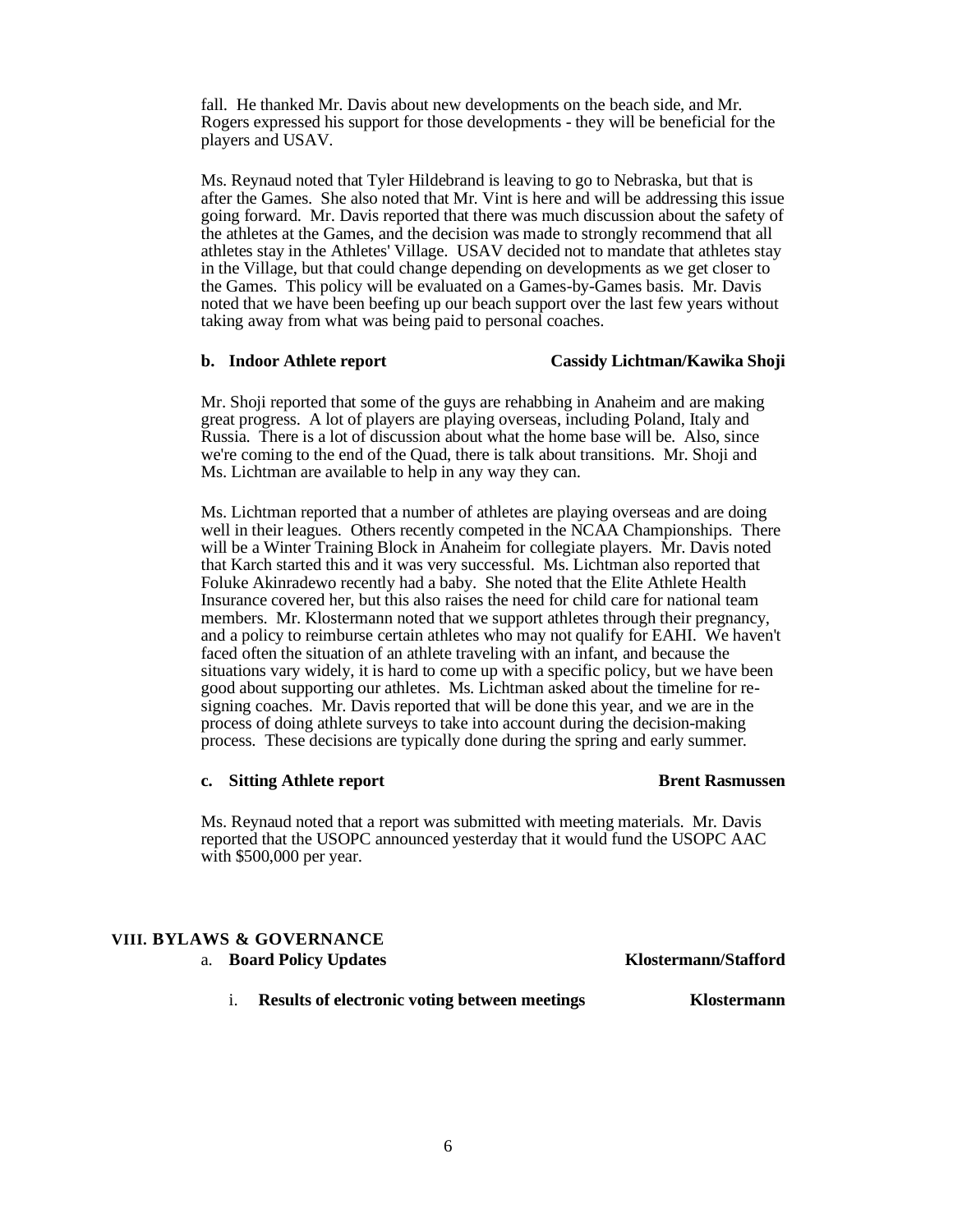# **Actions between Meetings October 9, 2019 to January 24, 2020**

Date: October 18, 2019

**Motion #1: To waive the 30-day notice provision to amend the Bylaws.** (Note: requires 12 affirmative votes to pass  $-2/3$  total voting power of the Board). Made: **Brent Rasmussen** Seconded: **David Eldridge** PASSED 14-0 – 2 DID NOT VOTE

If Motion #1 passes: **Motion #2: To dissolve the current Beach Assembly in its entirety.** Made: **Brent Rasmussen** Seconded: **David Eldridge** PASSED 14-0 – 2 DID NOT VOTE

**Motion #3: To approve the draft of a newly restructured Beach Assembly as outlined in the attached documents.** Made: **Brent Rasmussen** Seconded: **David Eldridge** PASSED 14-0 – 2 DID NOT VOTE

**Motion #4: To establish a full season limited membership for event staff that would allow individuals to work at any USAV/RVA sanctioned event. \$5.00 (\$1.00 fee + \$4.00 insurance fee)** Made: **David Eldridge** Seconded: **Bob Baker** PASSED 14-0 – 2 DID NOT VOTE

**Motion #5: The Personnel Committee recommends the merit and bonus payments for the USA Volleyball CEO which are made annually and approved by the board, be paid in a timely manner that coincides with the calendar year performance.** 

**For the purposes of consistency and to provide clarity to AFB and Finance/HR Staff, the Personnel Committee recommends that the following merit distribution date and bonus (eligibility) guidelines apply to the USA Volleyball CEO:**

- **Any merit approved and awarded is payable retroactive to Jan 1 of the applicable year.**
- **Bonus eligibility is based on successful performance of a complete calendar year and is payable regardless of the employment status of the CEO the following year. Any bonus awarded is payable upon notice to Staff from USAV AFB Treasurer/USAV Board Chair.**

Made: **Brent Rasmussen** Seconded: **David Eldridge** PASSED 14-0 – 2 DID NOT VOTE

Date: December 11, 2019

**MOTION:** To approve the revised Beach Assembly Manual.

Vote Results: YES - 11  $NO - 0$ ABSTAIN - 0 NO RESPONSE - 5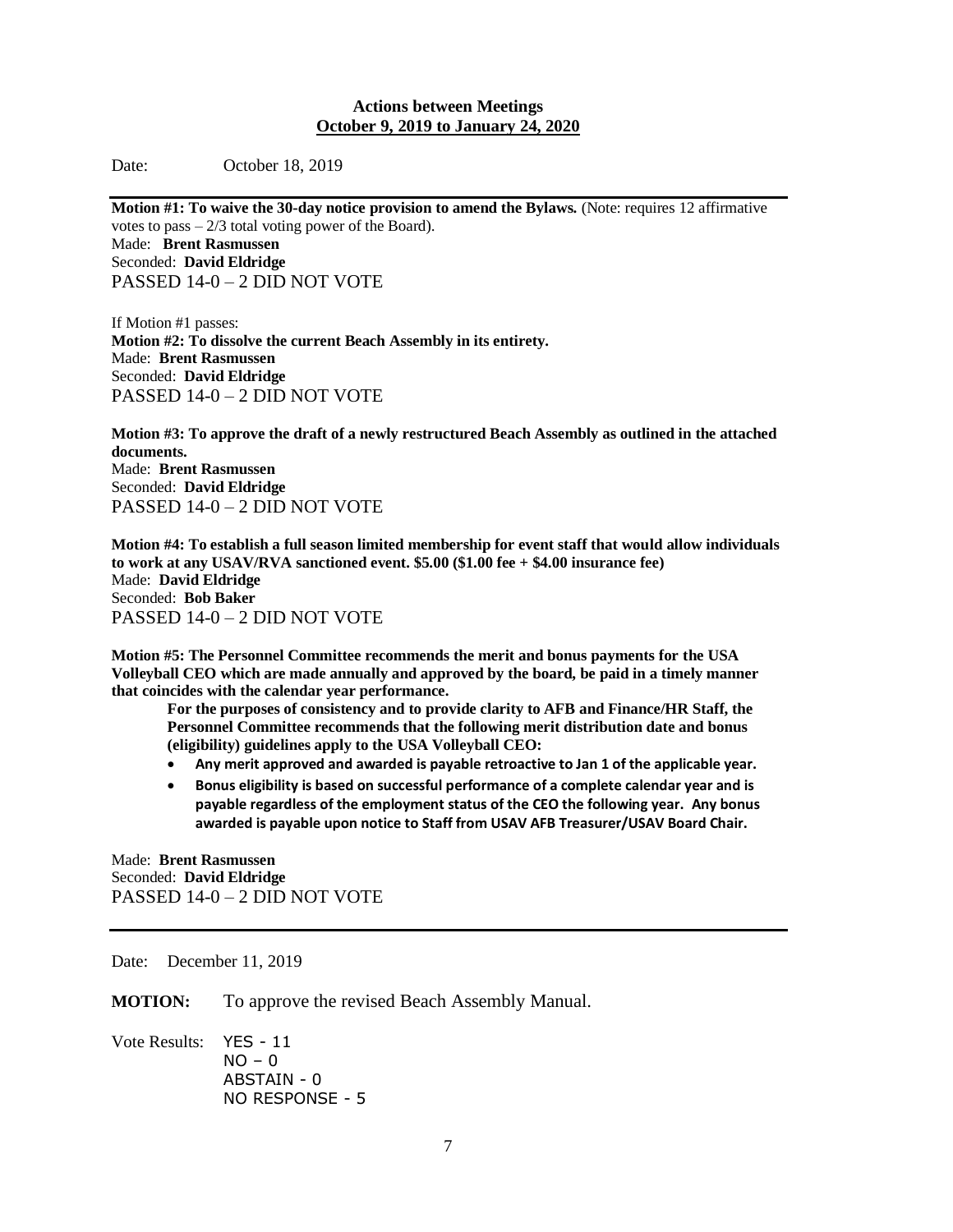# **MOTION PASSES**

Date: December 30, 2019

- **MOTION:** To approve the 2020 budget as presented by the Treasurer, George Thompson, from the AFB committee.
- Vote Results: YES 15  $NO - 0$ ABSTAIN - 0 NO RESPONSE - 1

# **MOTION PASSES**

Date: December 30, 2019

**MOTION:** To approve Chair Cecile Reynaud (pursuant to our Bylaws) adding David Eldridge to the AF&B Committee as a voting member with Stew McDole continuing to serve as an Ad Hoc member. Vote Results: YES - 15  $NO - 0$ ABSTAIN - 0 NO RESPONSE - 1

# **MOTION PASSES**

# ii. **Review & approval of by-law edits/changes Klostermann/Reitinger**

Ms. Stafford, Mr. Klostermann and Mr. Reitinger conducted an annual review of the Bylaws. Mr. Reitinger explained their process, and that some items will be referred to the Governance Committee for review and discussion. Others, which were deemed to be more important and pressing, would be addressed today.

**Section 18.02, on page 54 (Requirements for Action).** 

**Motion #5 made by Baker, seconded by Gentile, to adopt changes to Section 18.02(B) as attached to these minutes effective at the end of this meeting, approved 13-0.**

**Editorial changes**

**Motion #6 made by Bishop, seconded by Kenyon, to approve all proposed changes up to 6.01, approved 13-0.**

S**ection 6.01 - 6.03(H) (note: initial changes to Section 6.03(A) - (C) are not included)**

**Motion #7 made by Lichtman, seconded by Peixoto, to approve the amendments as proposed for Section 6.01 through 6.03(H) (but not including initially proposed changes to 6.03(A)-(C)), approved 13-0.**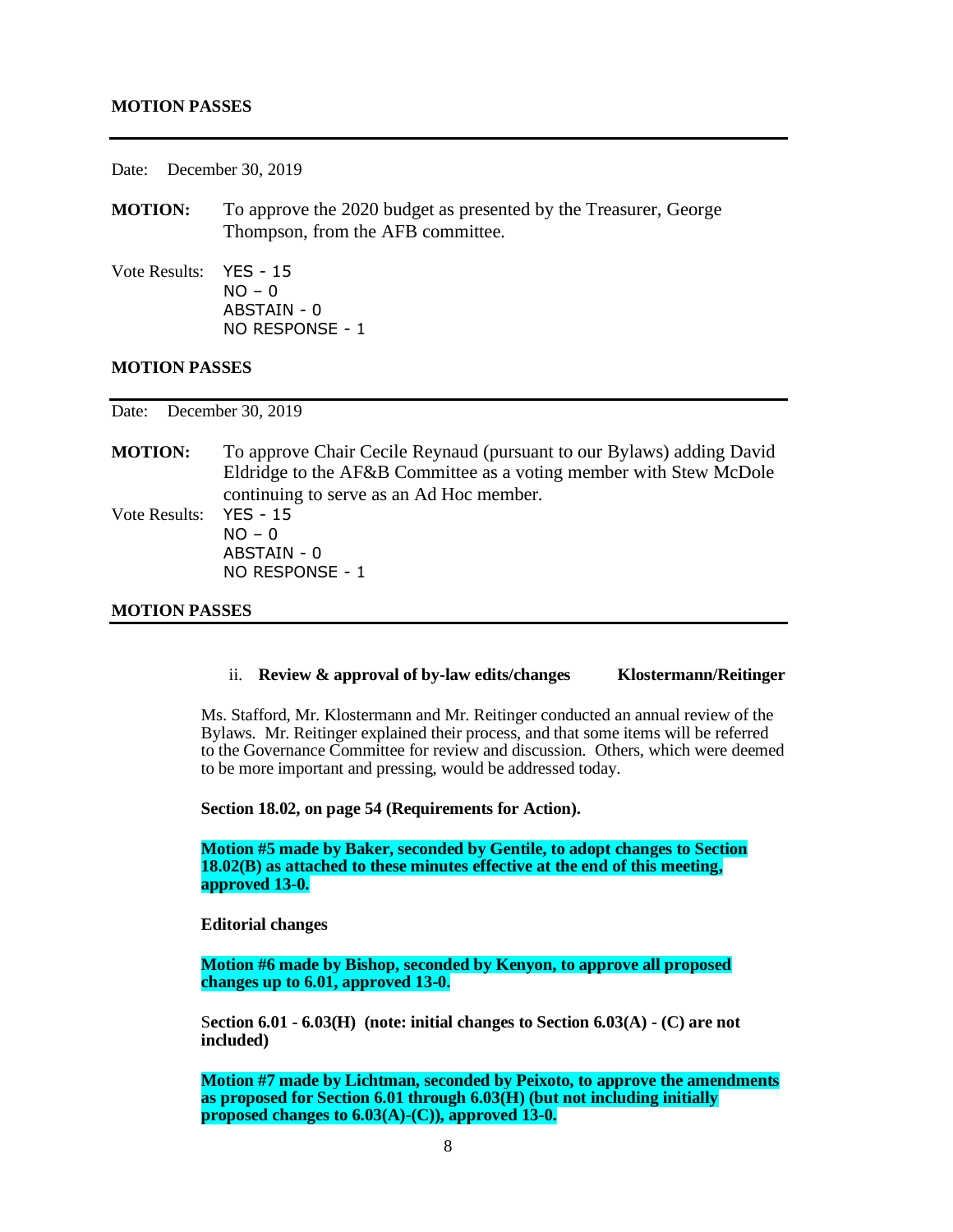**Section 6.01(I) (Complaint against Board Member)**

**Motion #8 made by Baker, seconded by Lichtman, to approve the amendment to Section 6.01(I) (with CEO changed to Treasurer), approved 13-0.**

**Section 6.04**

**Motion #9 made by Kenyon, seconded by Baker to amend Section 6.04 to allow for special meetings to be held upon 24 hours' notice, approved 13-0.**

**Section 6.03(I) - 6.06** 

**Motion #10 made by Peixoto, seconded by Lichtman, to approve amendments to Sections 6.03(I) through 6.06, approved 13-0.**

**Section 6.08(D)**

**Motion #11 made by Kenyon, seconded by King, to approve the amendment to Section 6.08(D), approved 11-2.**

**Section 7.02(E)**

**Motion #12, made by King, seconded by Eldridge to approve the amendment to Section 7.02(E), approved unanimously.**

**Section 8.01(G) and (H)**

**Motion #13 made by Kenyon and seconded by Gentile, to amend Bylaw 8.01(G) and (H) as revised, approved 13-0.**

**Section 17.01**

Referred to the Governance Committee

**Section 6.08 - End**

**Motion #14, made by Lichtman and seconded by Donaghy, to adopt all other proposed amendments in the attached from Section 6.08 through the end, except for those within this range that have already been addressed or sent to the Governance Committee, and all references to in-house counsel shall be changed to general counsel, approved 13-0.**

Mr. Reitinger reported on additional matters discussed by the Governance Committee.

### iii. **Status of Board positions Reynaud**

Ms. Reynaud discussed the status of Board members whose terms are expiring at the end of this year.

# iv. **Assembly & constituent reports to be submitted in writing:**

1. **Junior Assembly Report David Gentile**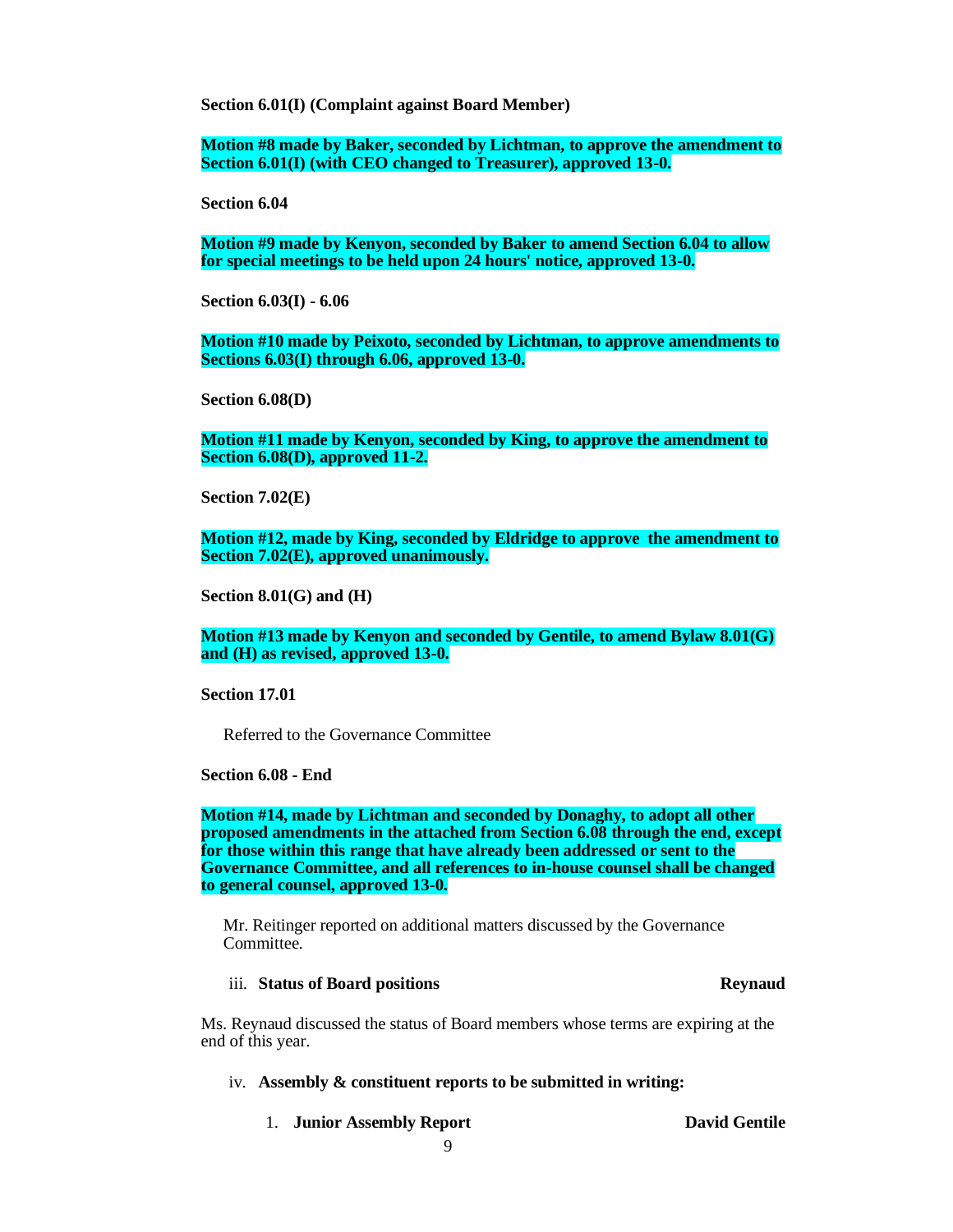Mr. Gentile discussed several opportunities and issues that are being discussed by the Junior Assembly. These are reflected in the report. He also raised the issue of what USAV is doing at the Junior Assembly, as it may not be the most effective means to address certain issues, such as how to embrace coaches and club directors outside of USAV and how to best compete with other organizations. Ms. Reynaud suggested that Mr. Gentile set up a conference call with those who might be interested in these issues.

### 2. **RVAA Assembly Report Donaghy/Peixoto/Baker**

Mr. Baker reported that the RVAA Chair's term is up this year. He also raised the concern about athletes who just turned 18 having to comply with Safe Sport before competing. A grace period would be helpful. Mr. Bishop noted that this new rule had to be implemented, but it is difficult to enforce. Mr. Baker mentioned that D&O insurance has been an issue as well.

# 3. **Officials Assembly Report (written) Devonie McLarty**

See written report.

4. **International Athletes Assembly Report Kerry Klostermann**

See written report. Mr. Klostermann outlined the upcoming calls and meetings.

# 5. **Beach Assembly** Steve Bishop

See written report

### **IX. NEW BUSINESS**

a. Ms. Reynaud noted the upcoming board meetings (Thursday, May  $21<sup>st</sup>$  in Minneapolis; Sept.  $18<sup>th</sup>$  in Chicago)

b. Mr. Bishop updated the Board on the International Volleyball Hall of Fame. They are in the process of a complete museum refresh. The 2020 Induction Ceremony will be October 22-24. The upcoming class is likely to include the first sitting and paravolley nominee.

# **X. EXECUTIVE SESSION**

**Motion #15 made by Gentile, seconded by Blanton, to go into Executive Session, with Jamie Davis, Kerry Klostermann, Rachael Stafford and Steve Smith invited to join, approved without dissent.** 

**Motion #16 made by Bishop seconded by Gentile to come out of Executive Session, approved unanimously.**

Ms. Reynaud reported that the Board discussed the following in Executive Session:

- a. Corporate Ethics & Eligibility Report (Rachael Stafford)
- b. Legal Review & SafeSport Report (Steve Smith, Rachael Stafford)